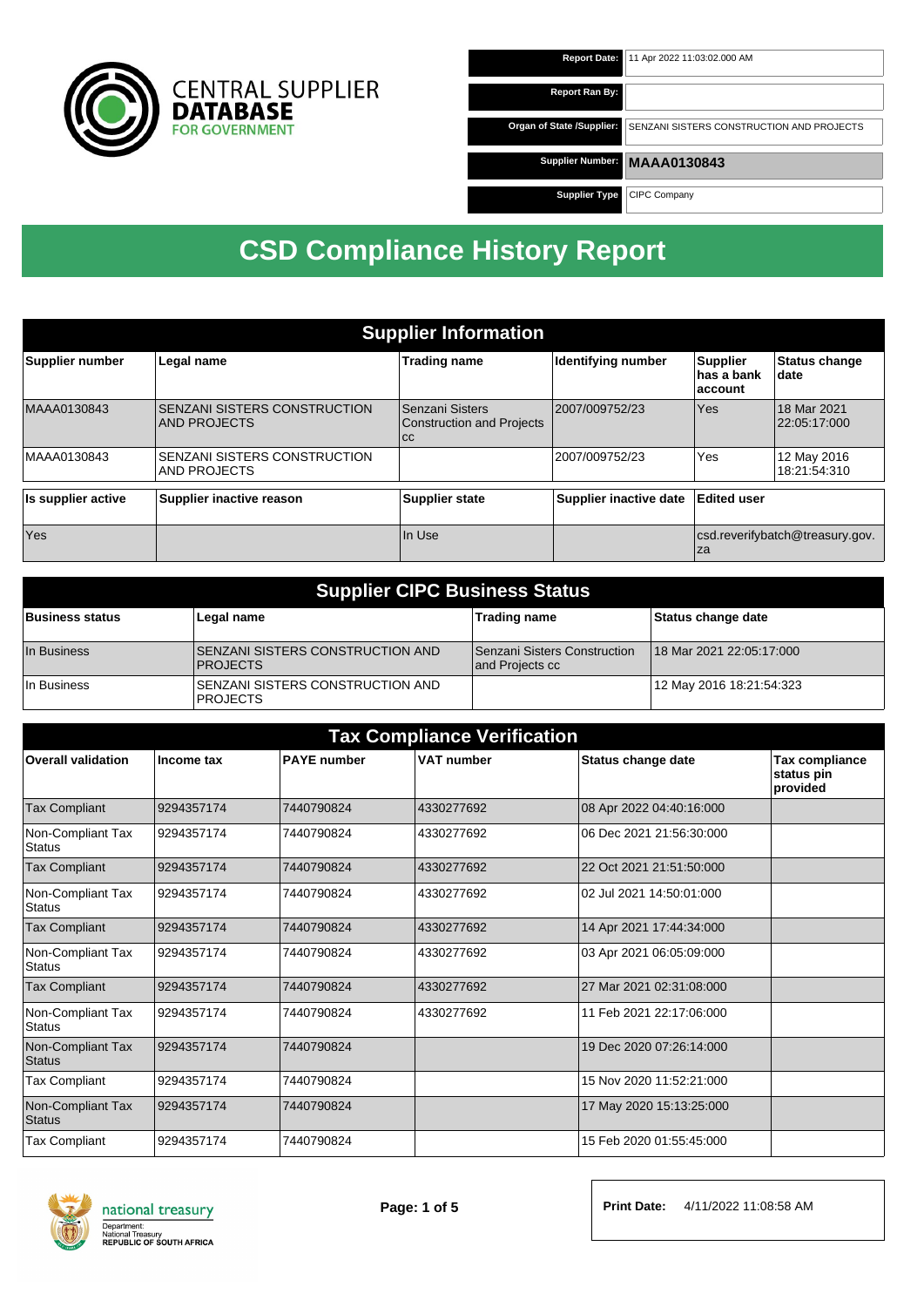

| <b>Report Date:</b>       | 11 Apr 2022 11:03:02.000 AM               |
|---------------------------|-------------------------------------------|
|                           |                                           |
| Report Ran By:            |                                           |
|                           |                                           |
| Organ of State /Supplier: | SENZANI SISTERS CONSTRUCTION AND PROJECTS |
|                           |                                           |
|                           |                                           |
| <b>Supplier Number:</b>   | <b>MAAA0130843</b>                        |
|                           |                                           |
| <b>Supplier Type</b>      | CIPC Company                              |
|                           |                                           |

| Non-Compliant Tax<br><b>Status</b>                                    | 9294357174 | 7440790824 | 17 Dec 2019 15:57:47:000 |  |
|-----------------------------------------------------------------------|------------|------------|--------------------------|--|
| <b>Tax Compliant</b>                                                  | 9294357174 | 7440790824 | 29 Oct 2019 18:08:21:000 |  |
| Non-Compliant Tax<br><b>Status</b>                                    | 9294357174 | 7440790824 | 27 Oct 2019 19:45:24:000 |  |
| <b>Tax Compliant</b>                                                  | 9294357174 | 7440790824 | 07 Sep 2019 16:12:13:000 |  |
| Non-Compliant Tax<br><b>Status</b>                                    | 9294357174 | 7440790824 | 15 Jun 2019 16:41:49:000 |  |
| <b>Tax Compliant</b>                                                  | 9294357174 | 7440790824 | 10 Mar 2019 22:56:51:000 |  |
| Non-Compliant Tax<br><b>Status</b>                                    | 9294357174 | 7440790824 | 15 Dec 2018 03:23:58:000 |  |
| <b>Tax Compliant</b>                                                  | 9294357174 | 7440790824 | 09 Oct 2018 22:17:38:247 |  |
| Non-Compliant Tax<br><b>Status</b>                                    | 9294357174 | 7440790824 | 08 Oct 2018 19:50:44:747 |  |
| <b>Tax Compliant</b>                                                  | 9294357174 | 7440790824 | 02 Sep 2018 22:53:53:500 |  |
| Non-Compliant Tax<br><b>Status</b>                                    | 9294357174 | 7440790824 | 16 Aug 2018 10:09:12:283 |  |
| Non-Compliant Tax<br><b>Status</b>                                    | 9294357174 |            | 07 Apr 2018 03:29:37:757 |  |
| <b>Tax Compliant</b>                                                  | 9294357174 |            | 22 Feb 2018 21:32:07:133 |  |
| Non-Compliant Tax<br><b>Status</b>                                    | 9294357174 |            | 06 Oct 2017 21:08:05:463 |  |
| <b>Tax Compliant</b>                                                  | 9294357174 |            | 03 Aug 2017 21:07:54:300 |  |
| Non-Compliant Tax<br><b>Status</b>                                    | 9294357174 |            | 03 May 2017 20:29:41:603 |  |
| Unable to determine<br>tax compliance - refer<br>to tax ref nr status | 9294357174 |            | 02 May 2017 22:49:23:720 |  |
| Non-Compliant Tax<br><b>Status</b>                                    | 9294357174 |            | 06 Jan 2017 23:48:06:817 |  |
| <b>Tax Compliant</b>                                                  | 9294357174 |            | 06 Sep 2016 20:36:31:273 |  |
| Non-Compliant Tax<br><b>Status</b>                                    | 9294357174 |            | 24 Aug 2016 02:41:47:870 |  |
| <b>Tax Compliant</b>                                                  | 9294357174 |            | 10 May 2016 12:47:34:340 |  |

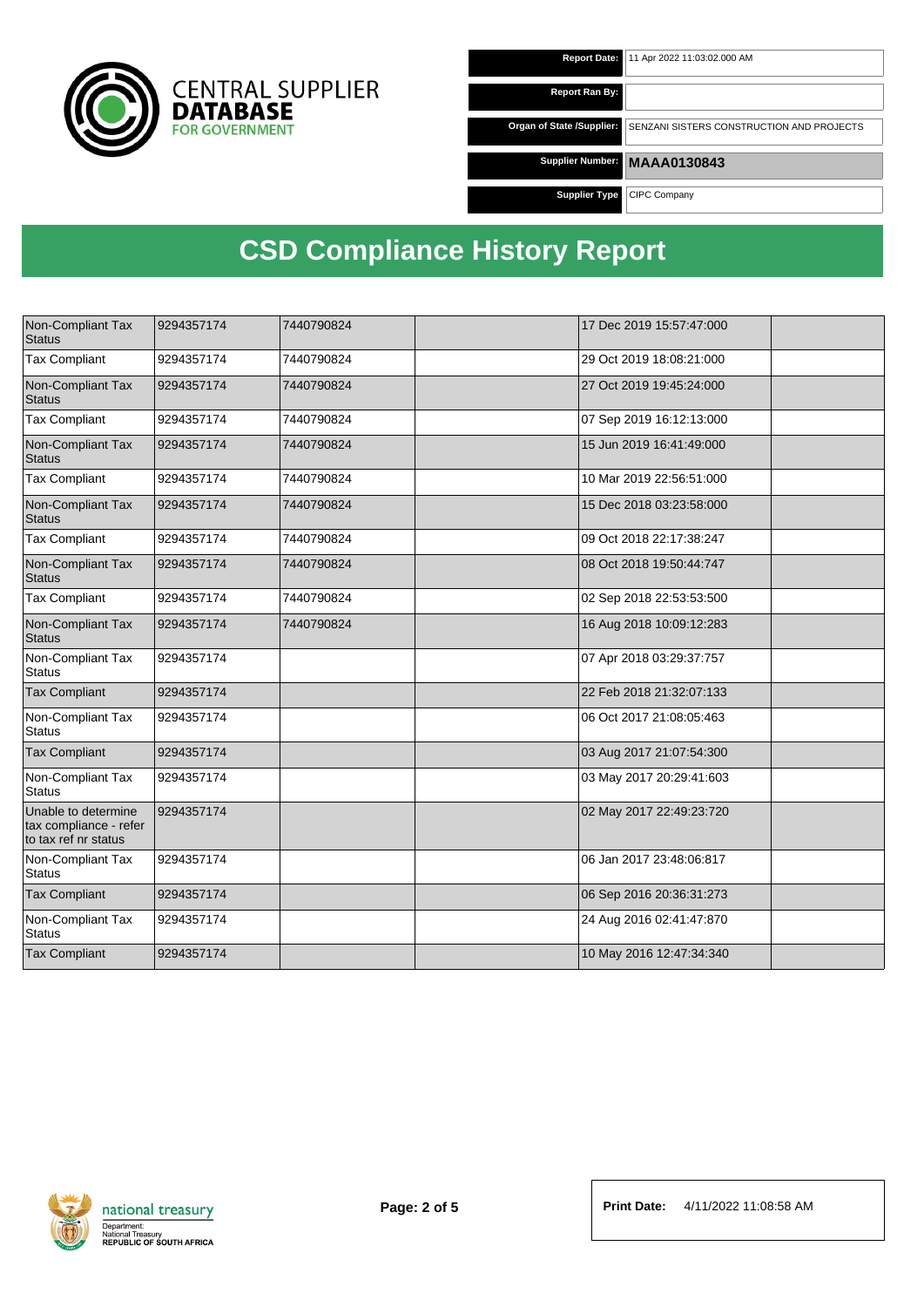

| <b>Report Date:</b>       | 11 Apr 2022 11:03:02.000 AM               |
|---------------------------|-------------------------------------------|
| <b>Report Ran By:</b>     |                                           |
| Organ of State /Supplier: | SENZANI SISTERS CONSTRUCTION AND PROJECTS |
| Supplier Number:          | <b>MAAA0130843</b>                        |
| <b>Supplier Type</b>      | CIPC Company                              |

| <b>Bank Account Information</b>                                         |                               |                                      |                     |                               |         |                                      |
|-------------------------------------------------------------------------|-------------------------------|--------------------------------------|---------------------|-------------------------------|---------|--------------------------------------|
| <b>Account holder</b>                                                   | <b>Bank account</b><br>number | <b>Bank name</b>                     | Prefered<br>account | <b>Active bank</b><br>account | at bank | Identifier linked Status change date |
| <b>SENZANI SISTERS</b><br><b>CONSTRUCTION</b><br><b>AND PROJEC</b>      | *******8862                   | <b>FIRST NATIONAL</b><br><b>BANK</b> | Yes                 | Yes                           | Yes     | 30 Apr 2017 23:56:47:020             |
| <b>SENZANI SISTERS</b><br><b>CONSTRUCTION</b><br>AND PROJEC             | ******4550                    | <b>NEDBANK</b><br>LIMITED            | Yes                 | Yes                           | Yes     | 03 Oct 2018 15:25:55:000             |
| <b>ISENZANI SISTERS</b><br><b>CONSTRUCTION</b><br><b>AND PROJEC</b>     | ******4550                    | <b>NEDBANK</b><br><b>LIMITED</b>     | l No                | Yes                           | Yes     | 14 Mar 2018 21:00:51:080             |
| <b>SENZANI SISTERS</b><br><b>CONSTRUCTION</b><br><b>AND PROJECTS</b>    | *******8862                   | <b>FIRST NATIONAL</b><br><b>BANK</b> | Yes                 | Yes                           |         | 13 Sep 2016 15:03:11:687             |
| <b>SENZANI SISTERS</b><br><b>CONSTRUCTION</b><br><b>AND PROJECTS CC</b> | *******8862                   | <b>FIRST NATIONAL</b><br><b>BANK</b> | <b>No</b>           | Yes                           | Yes     | 10 Oct 2018 13:38:47:000             |
| <b>SENZANI SISTERS</b><br><b>CONSTRUCTION</b><br>AND PROJECTS CC        | ******4550                    | <b>NEDBANK</b><br>LIMITED            | Yes                 | Yes                           | Yes     | 10 Oct 2018 13:38:19:000             |

#### **Accreditation Verification**

Not*e: CSD commenced with automatic verification of CIDB certificates effective 9 February 2018. All information prior to this date should be manually verified by the Organ of State as per their current policies and procedures.*

*The highlighted records below reflects the most current accreditation information.*

|             | <b>Accreditation Body Verification</b> |            |                             |                             |                                |                                  |               |                                       |                              |
|-------------|----------------------------------------|------------|-----------------------------|-----------------------------|--------------------------------|----------------------------------|---------------|---------------------------------------|------------------------------|
| Name        | <b>Number</b>                          | In Use     | Registration<br>Date        | <b>Expiry Date</b>          | <b>Potentially</b><br>Emerging | <b>Description</b>               | <b>Status</b> | <b>Edit User</b>                      | Status<br><b>Change Date</b> |
| <b>CIDB</b> | 144574                                 | <b>Yes</b> | 26 Nov 2020<br>00:00:00.000 | 26 Nov 2023<br>00:00:00.000 | <b>Yes</b>                     | PE 3SH, 2CE, 2GB, Active<br>1SQ  |               | csd.reverifybatch<br>@treasury.gov.za | 30 Mar 2022<br>02:08:07.743  |
| <b>CIDB</b> | 144574                                 | Yes        | 26 Nov 2020<br>00:00:00.000 | 26 Nov 2023<br>00:00:00.000 | Yes                            | PE 3SH, 2CE, 2GB,<br>1SQ         | <b>Active</b> | csd.reverifybatch@t<br>reasury.gov.za | 27 Nov 2020<br>21:51:43.000  |
| <b>CIDB</b> | 144574                                 | Yes        | 08 Dec 2010<br>00:00:00.000 | 16 Mar 2020<br>00:00:00.000 | <b>Yes</b>                     | PE 1SQ, 2CE, 2GB, Expired<br>3SH |               | csd.reverifybatch@t<br>reasury.gov.za | 07 Apr 2020<br>19:29:48.000  |
| <b>CIDB</b> | 144574                                 | Yes        | 08 Dec 2010<br>00:00:00.000 | 16 Mar 2020<br>00:00:00.000 | l Yes                          | PE 1SQ, 2CE, 2GB, Active<br>3SH  |               | csd.reverifybatch@t<br>reasury.gov.za | 03 Dec 2019<br>14:17:42.000  |
| <b>CIDB</b> | 144574                                 | Yes        | 08 Dec 2010<br>00:00:00.000 | 16 Mar 2020<br>00:00:00.000 | Yes                            | PE 1GB, 1SQ, 2CE                 | Active        | csd.reverifybatch@t<br>reasury.gov.za | 13 Feb 2019<br>23:55:54.000  |
| <b>CIDB</b> | 144574                                 | Yes        | 08 Dec 2010<br>00:00:00.000 | 16 Mar 2020<br>00:00:00.000 | Yes                            | PE 1SQ, 2CE                      | Active        | csd.reverifybatch@t<br>reasury.gov.za | 06 Oct 2018<br>15:20:35.620  |
| <b>CIDB</b> | 144574                                 | Yes        | 08 Dec 2010<br>00:00:00.000 | 16 Mar 2020<br>00:00:00.000 | Yes                            | PE 2CE                           | Active        | csd.reverifybatch@t<br>reasury.gov.za | 01 Mar 2018<br>10:48:20.573  |

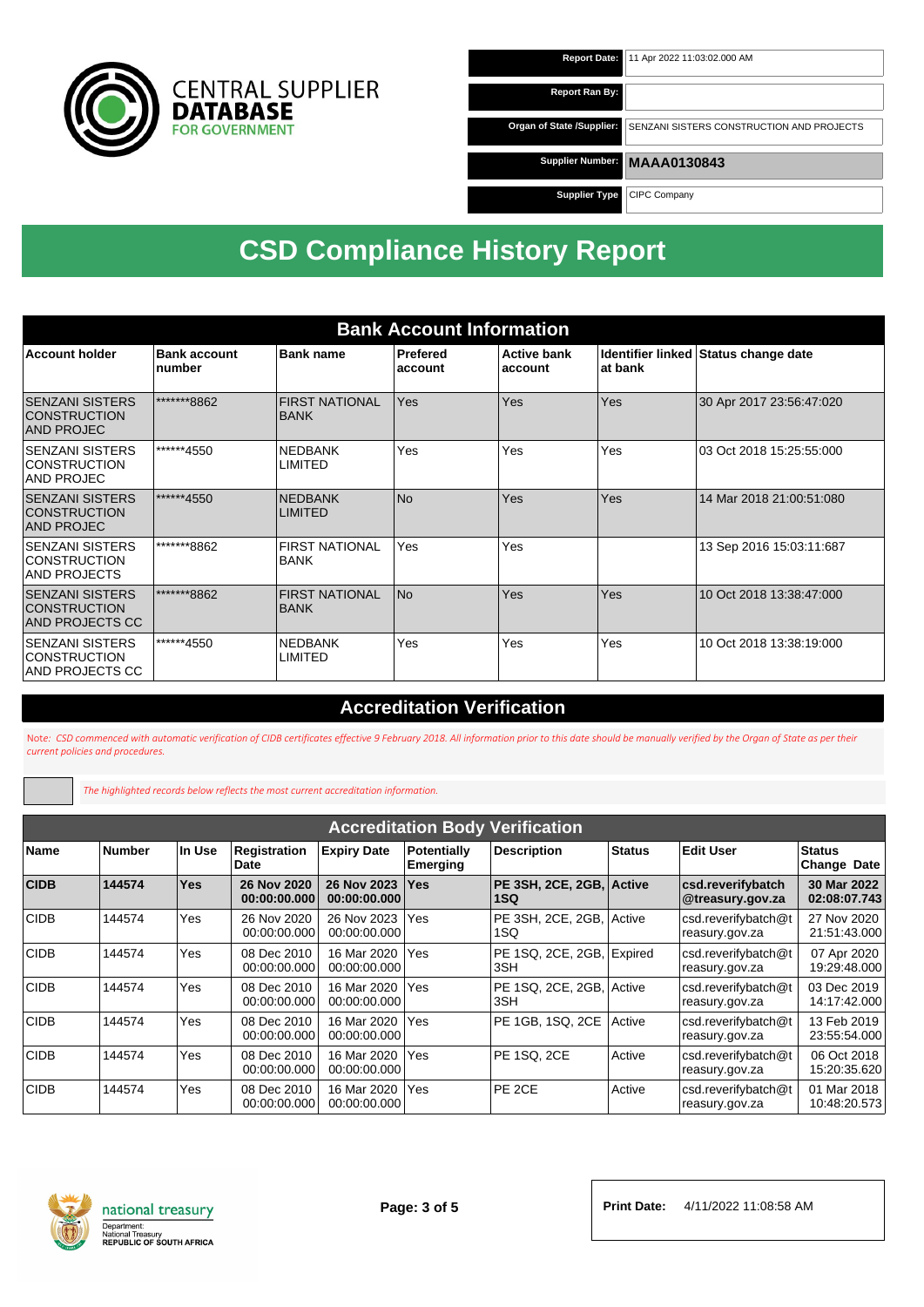

| <b>Report Date:</b>       | 11 Apr 2022 11:03:02.000 AM               |
|---------------------------|-------------------------------------------|
| Report Ran By:            |                                           |
| Organ of State /Supplier: | SENZANI SISTERS CONSTRUCTION AND PROJECTS |
| Supplier Number:          | <b>MAAA0130843</b>                        |
| <b>Supplier Type</b>      | CIPC Company                              |

| <b>Restricted/Tender Defaulter Supplier Verification</b> |                         |                    |                          |  |  |
|----------------------------------------------------------|-------------------------|--------------------|--------------------------|--|--|
| <b>Restricted Supplier</b>                               | Restriction reason      | Status change date |                          |  |  |
| <b>No</b>                                                |                         |                    | 21 Jun 2016 23:27:52:677 |  |  |
| Restricted individual                                    | Director/Member/Owner   | Restriction reason | Status change date       |  |  |
|                                                          |                         |                    |                          |  |  |
| N <sub>o</sub>                                           | <b>GERTRUDE TSHUNGU</b> |                    | 21 Jun 2016 23:27:58:380 |  |  |
|                                                          |                         |                    |                          |  |  |

#### **State Employee Verification**

| <b>Employee of the state</b> | Director/Member/Owner    | Organ of state | Status change date       |
|------------------------------|--------------------------|----------------|--------------------------|
| l No                         | <b>IGERTRUDE TSHUNGU</b> |                | 10 May 2016 12:36:16:640 |